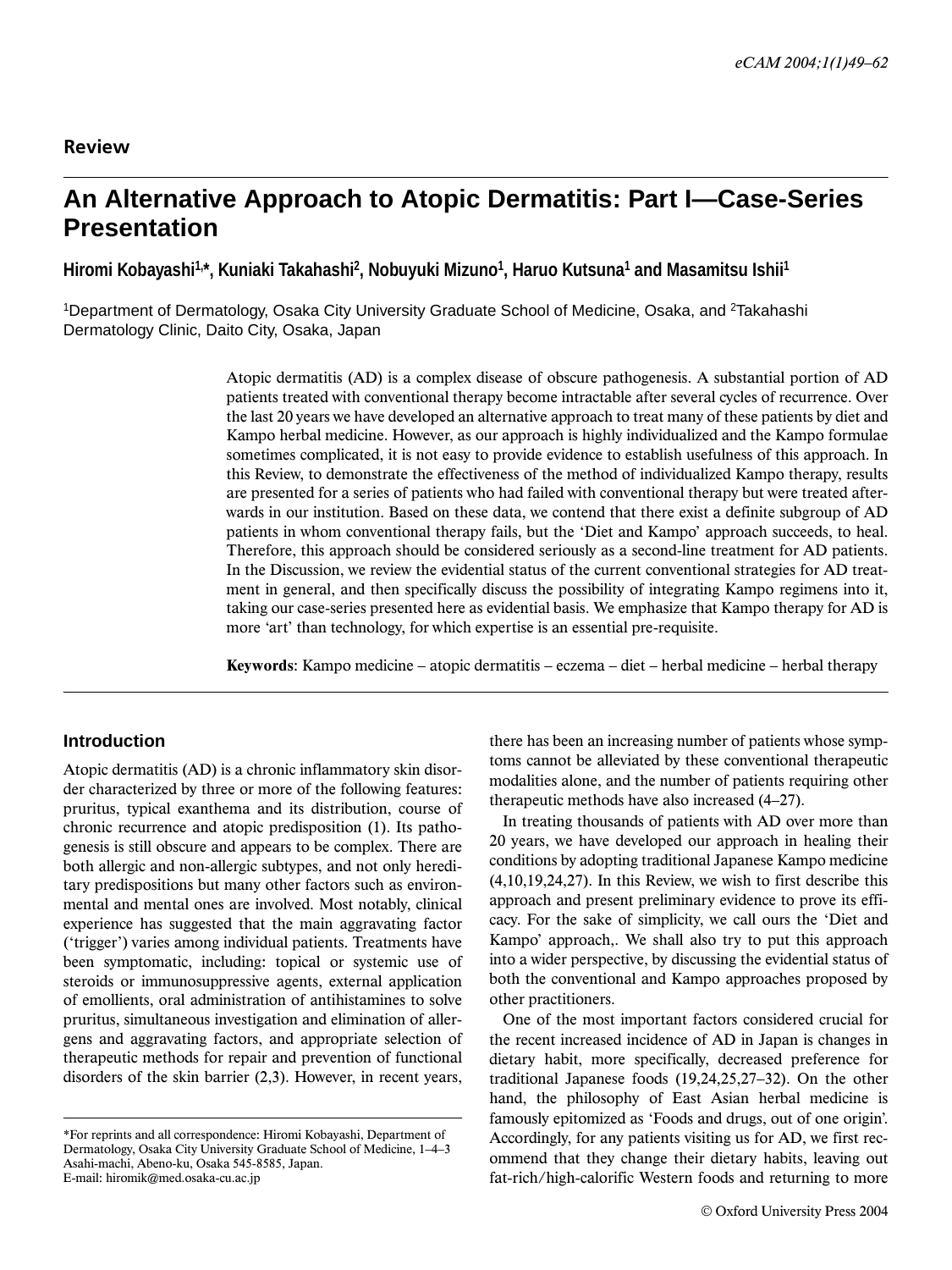

Figure 1. Treatment course of case 1 (Patient 1).

vegetarian traditional Japanese foods. We have experienced many patients for whom dietary change alone alleviates their condition. Kampo herbs are prescribed only on the basis of this life-style change.

Kampo, Japanese herbal medicine, is traditional medicine developed in Japan based on medicine transmitted from China via Korea in the 7th century ([33\)](#page-12-10). The principle of Kampo therapy is elimination of exogenous factors of diseases to correct abnormal homeostasis of the body. Its prescription comprises crude drugs containing multiple components prescribed differently for each individual patient. Even for the same disorder, different drugs can be administered according to the condition of the patient. The usefulness of traditional crude drugs varies depending on the area produced, production methods and methods of usage. Therefore, in Japan, efforts have been made since the 1950s to develop herbal preparations as manufactured extracts for which such uncertainty is reduced. These quality-controlled herbal extracts are now readily applicable in modern medical care alongside synthetic drugs. Japanese herbal medicine focuses on comprehensive qualitative observation of individual patients, their life-style and the environments surrounding them, in contrast to modern Western medicine that analytically measures diseases parameters. Accordingly, Kampo treatment is complex and experiential.

We believe that we have succeeded in establishing our approach as a definite second-line alternative to treat AD patients. But as this has developed over a long period of time with much trial and error, we cannot provide evidence for its efficacy within the framework of standard schemes such as randomized controlled trials. We would therefore like to present here an argument supporting our approach by reconstructing our actual experiences in the following manner. First, we report our experiences of patients who were intractable by either standard Western medicine, or Kampo medicine prescribed by non-expert practitioners; we then describe a case series of six of those patients in an attempt to demonstrate how complex it can be to treat one individual patient by our approach (this article); and finally we summarize the efficacy assessment of our approach for 140 such AD patients treated by us in 2000 (see following article in next issue).

In the Discussion (which will also follow in the next issue), we review the evidential status of the current conventional strategies for AD treatment in general, and then specifically discuss the possibility of integrating Kampo regimens into it, taking the case-series presented here as evidential basis. Suggestions are made for future clinical trials in order to more efficiently assess and better standardize this method. Throughout this (two-part) Review, it is our basic contention that Kampo therapy for AD patients is more 'art' than technology, for which experience and expertise are essential pre-requisites.

# **Case Studies**

## SERIES (1). Patients who were Intractable by Standard Modern Western Therapy

## Patient 1. 17-year-old Japanese Female (Initial Examination: May 29, 1997)

Familial history: AD in sister. Past history: Cold urticaria.

History of present illness: Exanthema had repeatedly occurred as mild itching since childhood; the patient was diagnosed with AD by her dermatologist and received outpatient treatment with topical steroids and oral itchingrelieving agents. However, itching exanthema spread to the entire body and aggravated within a short period of time with no particular triggering factor. She underwent a thorough examination and short-term oral low-dose steroid administration by an internist. The disease was slightly alleviated, but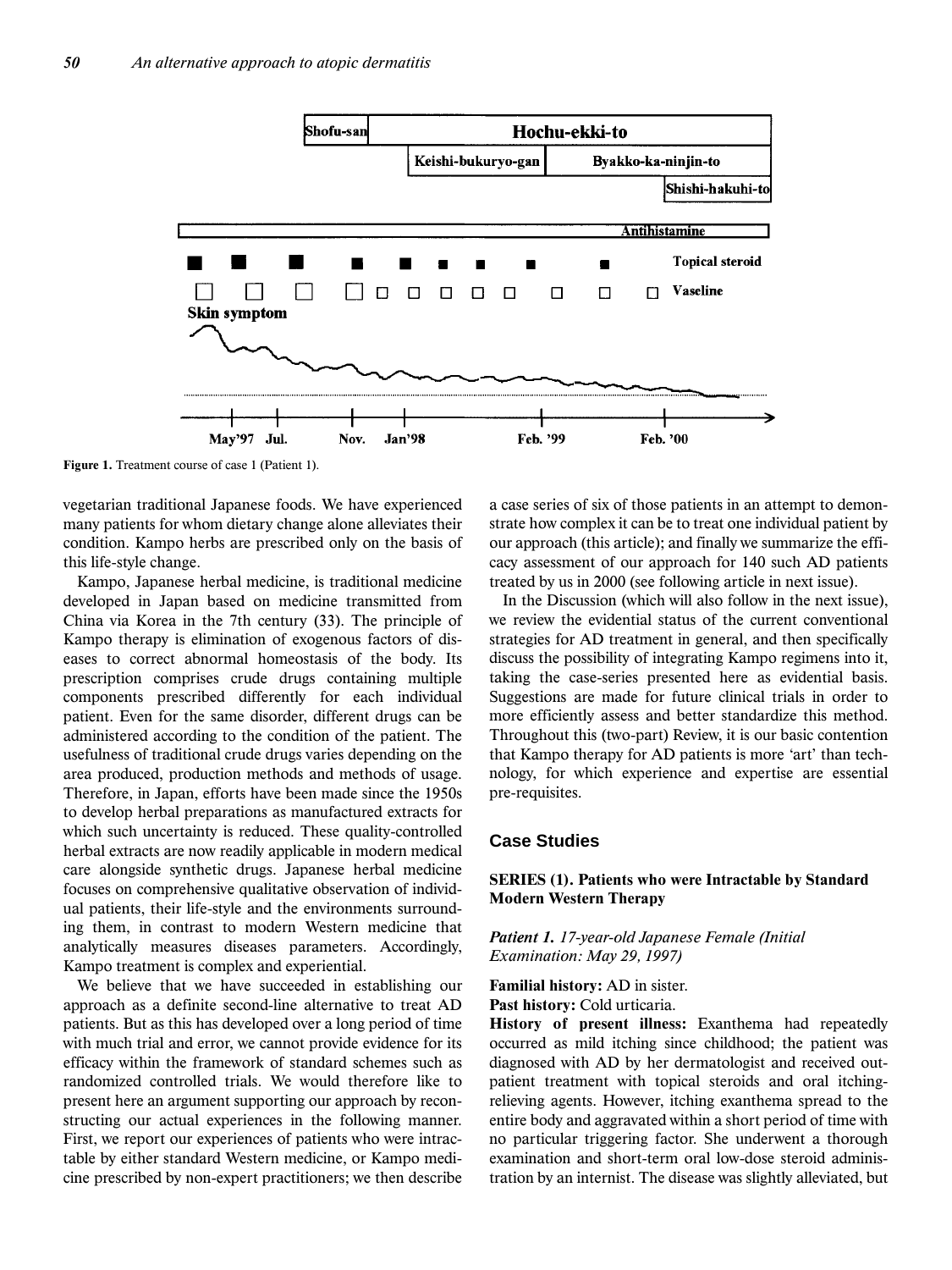| Japanese          | grams | Scientific name              | Actions                                            |
|-------------------|-------|------------------------------|----------------------------------------------------|
| Sekko             | 3.0   | Gypsum Fibrosum              | anti-inflammatory                                  |
| Sho-Jio (Kan-Jio) | 3.0   | Rehmanniae Radix             | antipyretic, anti-inflammatory                     |
| Toki              | 3.0   | Angelicae Radix              | promotes blood circulation                         |
| Sojutsu           | 2.0   | Atractylodis Lanceae Rhizoma | harmonizes water metabolism                        |
| Bofu              | 2.0   | Ledebouriellae Radix         | relieves itching, relieves pain                    |
| Mokutsu           | 2.0   | Akebiae Caulis               | harmonizes water metabolism                        |
| Chimo             | 1.5   | Anemarrhenae Rhizoma         | sedative, anti-inflammatory                        |
| Kanzo             | 1.0   | Glycrrhizae Radix            | antitoxic, sedative, protects digestive system     |
| Kujin             | 1.0   | Sophorae Radix               | anti-inflammatory, relieves itching                |
| Keigai            | 1.0   | Schizonepetae Spica          | relieves pain, relieves itching, anti-inflammatory |
| Goboshi           | 2.0   | Arctii Fructus               | anti-bacterial, relieves itching                   |
| Goma              | 1.5   | Sesamin Semen                | moistens                                           |
| Zentai            | 1.0   | Cicadae Periostracum         | sedative, relieves itching                         |

Table 1. Components of Shofu-san (Japanese; Xiao-feng-san in Chinese) extract granules for ethical use. Actions: relieves itching, anti-allergic, anti-inflammatory

Table 2. Components of Hochu-ekki-to (Japanese; Bu-zhong-yi-qi-tang in Chinese) extract granules for ethical use. Actions: acts for immune regulation, relieves adverse reactions of chemotherapy or radiation, strengthens physical functions, relieves Kikyo (qi xu: deficiency of Qi)

| Japanese   | grams | Scientific name              | Actions                                                                                                                                |
|------------|-------|------------------------------|----------------------------------------------------------------------------------------------------------------------------------------|
| Ogi        | 4.0   | Astragali Radix              | anti-fatigue, diuretic, stimulates actions of the immune system,<br>regulates physical functions, resolves dysfunction of sweat glands |
| Byakujutsu | 4.0   | Atractylodis Rhizoma         | removes excess body fluid                                                                                                              |
| Ninjin     | 4.0   | Ginseng Radix                | relieves fatigue, strengthens physical function                                                                                        |
| Toki       | 3.0   | Angelicae Radix              | promotes blood circulation                                                                                                             |
| Saiko      | 2.0   | Bupleuri Radix               | sedative                                                                                                                               |
| Taiso      | 2.0   | Zyzyphi Fructus              | antitoxic, strengthens digestive system                                                                                                |
| Chinpi     | 2.0   | Aurantii Nobilis Pericarpium | normalizes digestive function                                                                                                          |
| Kanzo      | 1.0   | Glycrrhizae Radix            | antitoxic, sedative, protects digestive system                                                                                         |
| Shoma      | 1.0   | Cimicifugae Rhizoma          | anti-inflammatory                                                                                                                      |
| Shokyo     | 0.5   | Zingiberis Rhizoma           | anti-emetic, protects gastric mucosa                                                                                                   |

was considered to require further dermatological treatment. The patient was referred to our department.

Present illness: Brown patches were seen over almost the entire body, and were accompanied by lichenification mixed with scratch scars and erythema with an unclear boundary. Height, 154 cm; body weight, 49.5 kg; slender and low voice. In Kampo, this patient was diagnosed as 'Kikyo' (meaning 'hollow spirit').

Laboratory findings: White blood cell count, 9100/ml; eosinophils, 21%; IgE (MAST): cedar, 3+; Dermatophagoides farinae,  $3+$ ; house dust,  $2+$ ; shrimp,  $1+$ . No other abnormality in blood chemistry.

Treatment course (Fig. [1](#page-13-5)): To select appropriate external treatment, comparison of dimethylisopropylazulene-containing white Vaseline (applied on the right half) and white Vaseline (applied on the left half) was made at initial examination. Oral administration was limited to suplatast tosilate, 3 cap/ day, and chlorpheniramine maleate, 1 tablet, for one dose. The patient agreed to change to traditional Japanese diets on our recommendation. No aggravation was observed after 2 weeks, and the course was followed with only Western drug therapy for one and a half months. Itching exanthema recurred, however, around the eyes and the neck, with development of allergic conjunctivitis. Since pruritus was aggravated, we introduced the first Kampo regimen: 9 g/day of Shofu-san (Xiao-feng-san) ([33–](#page-12-10)[38\)](#page-12-11) (Table 1). Although the response was good, the patient had a cold in late November 1997 and exanthema recurred. As this was diagnosed in Kampo as a symptom of Kikyo, we started 7.5 g/day of Hochu-ekki-to (Bu-zhong-yi-qi-tang) [\(6,](#page-12-12)[10](#page-12-5),[15,](#page-12-13)[19](#page-12-6),[23](#page-12-14)[,24](#page-12-7),[27,](#page-12-4) [33](#page-12-10)[–35](#page-12-15),[39–](#page-12-16)[46\)](#page-13-0) (Table 2) in order to strengthen the immune system against infection [to supplement 'Ki (or Qi: spirit)', in Kampo terms].

In addition, Keishi-bukuryo-gan (Gui-zhi-fu-ling-wan) [\(33](#page-12-10)[–35](#page-12-15)[,47](#page-13-1)[–49](#page-13-2)) (Table 3) and later, Byakko-ka-ninjin-to (Bai-hu-jia-ren-shen-tang) [\(33](#page-12-10)[–35](#page-12-15),[50](#page-13-3),[51\)](#page-13-4) (Table 4) were administered for mild facial erythema. Furthermore, 4 g/day of Shishi-hakuhi-to (Qi-zi-bai-pi-tang) [\(21](#page-12-17)[,23,](#page-12-14)[33,](#page-12-10)[34](#page-12-18)) (Table 5) was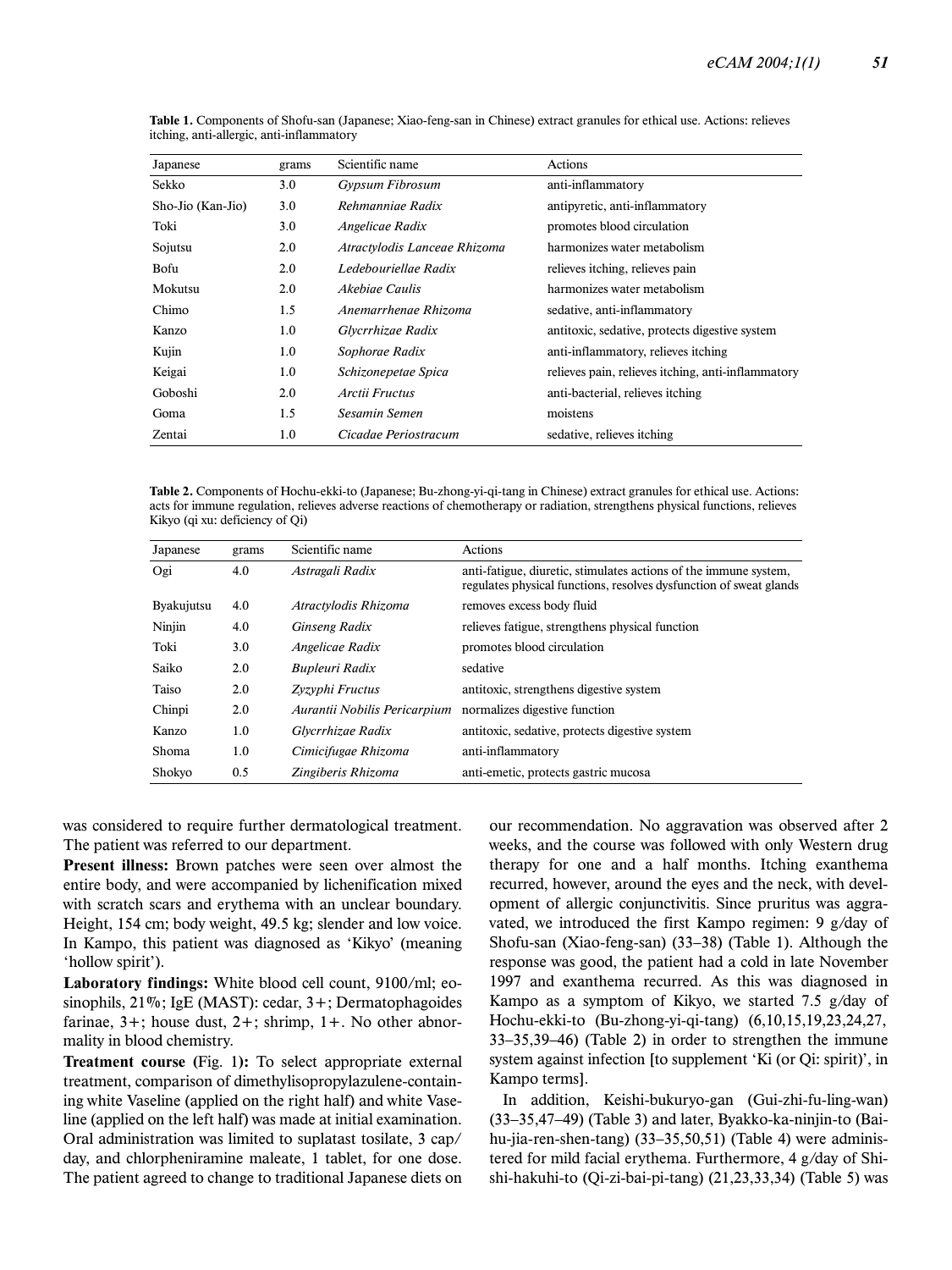| <b>Table 3.</b> Components of Keishi-bukuryo-gan (Japanese; Gui-zhi-fu-ling-wan in Chinese) extract granules for ethical use. |
|-------------------------------------------------------------------------------------------------------------------------------|
| Actions: dissolves Oketsu (relieves symptoms due to blood stasis)                                                             |

| Japanese       | grams | Scientific name      | Actions                                                                         |
|----------------|-------|----------------------|---------------------------------------------------------------------------------|
| Keihi          | 3.0   | Cinnamomi Cortex     | promotes blood circulation                                                      |
| Shakuyaku      | 3.0   | Paeoniae Radix       | relieves spasm, relieves pain, anticonvulsive, relieves blood stasis            |
| Tonin          | 3.0   | Persicae Semen       | dissolves OKETSU, anti-inflammatory, relieves blood stasis, moistens intestines |
| Bukuryo        | 3.0   | Hoelen               | removes excess body fluid                                                       |
| <b>Botanpi</b> | 3.0   | <b>Moutan Cortex</b> | anti-inflammatory, relieves pain, relieves blood stasis                         |

Table 4. Components of Byakko-ka-ninjin-to (Japanese; Bai-hu-jia-ren-shen-tang in Chinese) extract granules for ethical use. Actions: anti-inflammatory, prevents dehydration

| Japanese | grams | Scientific name      | Actions                                              |
|----------|-------|----------------------|------------------------------------------------------|
| Sekko    | 15.0  | Gypsum Fibrosum      | anti-inflammatory, anti-pyretic, cools               |
| Chimo    | 5.0   | Anemarrhenae Rhizoma | sedative, anti-inflammatory                          |
| Kanzo    | 2.0   | Glycrrhizae Radix    | antitoxic, sedative, protects digestive system       |
| Ninjin   | 1.5   | Ginseng Radix        | relieves from fatigue, strengthens physical function |
| Kobei    | 8.0   | Oryzae Fructus       | moistens                                             |

Table 5. Components of Shishi-hakuhi-to (Japanese; Qi-zi-bai-pi-tang in Chinese) extract granules for ethical use. Actions: relieves itching, dissolves neurosis with chest discomfort

| Japanese  | grams | Scientific name     | Actions                                        |
|-----------|-------|---------------------|------------------------------------------------|
| Sanshishi | LO.   | Gardeniae Fructus   | sedative, mild anti-inflammatory               |
| Kanzo     | 1.0   | Glycrrhizae Radix   | antitoxic, sedative, protects digestive system |
| Obaku     | 2.0   | Phellodendri Cortex | anti-inflammatory                              |

added, and erythema slowly remitted. On laboratory tests performed in March of the following year, the white blood cell count was decreased from 9100/ml to 6900/ml, and eosinophils were decreased from  $21\%$  to  $15\%$ ; two years later exanthema was absent. During the oral herbal administration period, blood chemistry was examined at least once per year to investigate the presence or absence of adverse drug reactions. No abnormal change was observed as of November 2003, and persistent absence of exanthema was confirmed.

#### Notes on the Kampo prescriptions:

(i) Shofu-san, Xiao-feng-san (Table 1): we use this for mild eczema to control itching. Does not cause drowsiness, unlike oral antihistamine.

(ii) Hochu-ekki-to, Bu-zhong-yi-qi-tang (Table 2): a typical formula for Kikyo. In this case, we used this to improve general susceptibility to infection and weakened immunity.

(iii) Keishi-bukuryo-gan, Gui-zhi-fu-ling-wan (Table 3): a formula used to improve symptoms due to 'Oketsu' (dis-



Figure 2. Treatment course of case 2 (Patient 2).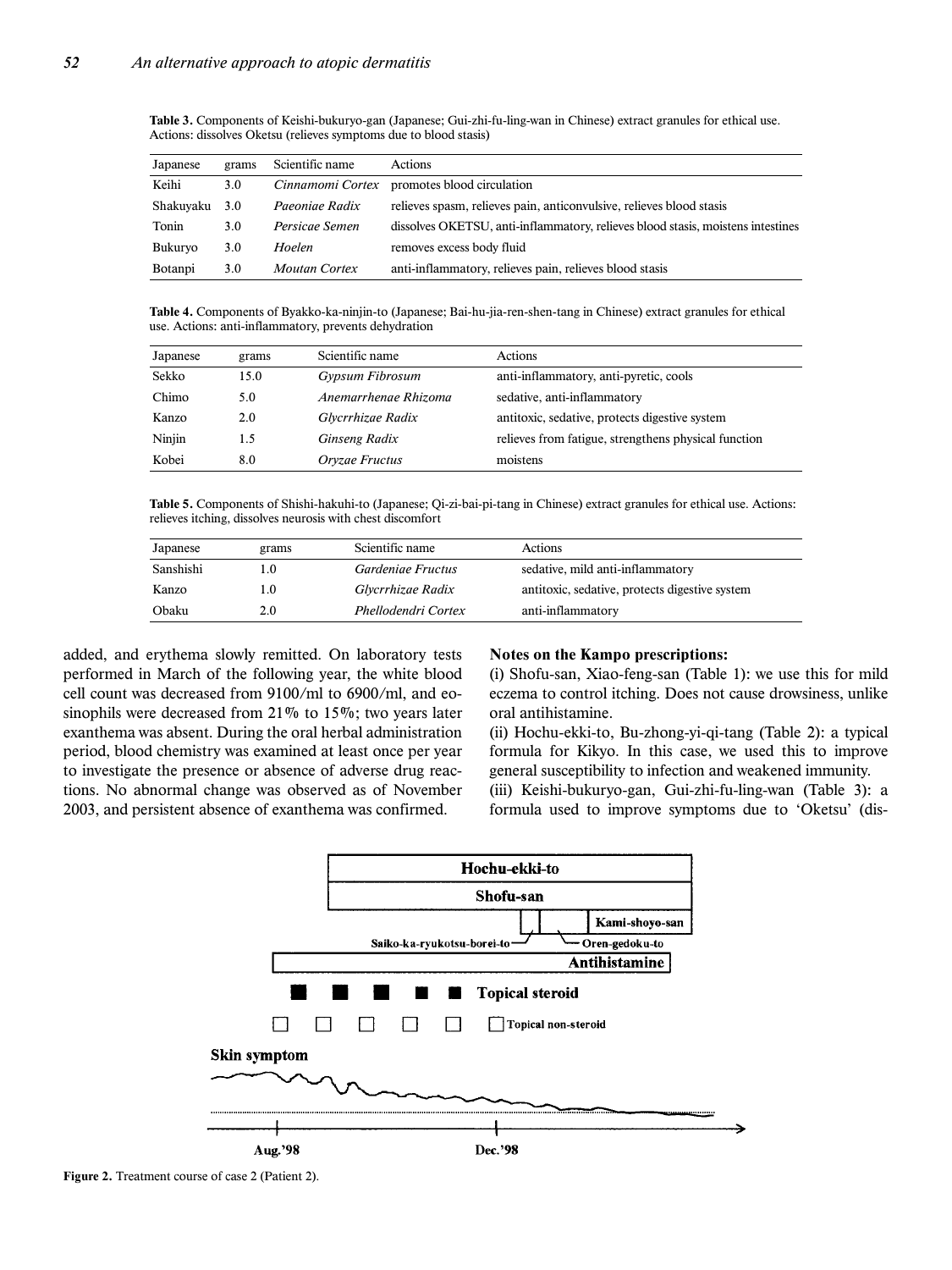

Figure 3. A 29-year-old Japanese male with erythema on the entire face and trunk and moist regions around the eyes at the initial examination (Patient 2).



Figure 4. Sixteen months after the initial examination the patient showed no exanthema (Patient 2).



Figure 7. A 27-year-old Japanese female with moist erythema on the face accompanied by desquamation, cracks and erosion at the initial examination (Patient 4). In addition to generalized desquamous erythema, marked exudation was observed on the head and trunk.

turbed blood). We employed this to improve her condition of excessive inflammatory responses.

(iv) Byakko-ka-ninjin-to, Bai-hu-jia-ren-shen-tang (Table 4): used to reduce hot rash on the face.

(v) Shishi-hakuhi-to, Qi-zi-bai-pi-tang (Table 5): Used to reduce hot rash and pruritus.

Comments: This is a prototype case of an AD patient for whom diet change and Kampo were found to be superior to oral steroids. Note that five different formulae were necessary to bring the condition under control.

Patient 2. 29-year-old Japanese Male (Initial Examination: August 4, 1998)

Familial history: None in particular.



Figure 8. Six months after the initial examination exanthema disappeared (Patient 4).



Figure 10. A 20-year-old Japanese male with facial moist erythema accompanied by cracks and erosion at the initial examination (Patient 5).



Figure 11. Four months after the initial examination exanthema was absent (Patient 5).

Past history: Allergic conjunctivitis at 6–11 years old and viral myocarditis at 23 years old.

History of present illness: Itching exanthema had repeatedly appeared on the entire body for 8 years; the patient had been treated with topical steroids and an anti-allergic agent, oral oxatomide, for 5 years by a dermatologist, and the symptoms gradually improved. The disease aggravated, however, 2 years before our initial examination. A physician treated the patient with oral and topical steroids and application of moisturizing agent. The symptoms were slightly alleviated and were also transiently healed by acupuncture. However, since the disease had recurred and aggravated 3 months before the initial examination, and acupuncture had become ineffective, the patient visited our hospital.

Present illness: At the initial examination, erythema was observed on the entire face, and the region around the eyes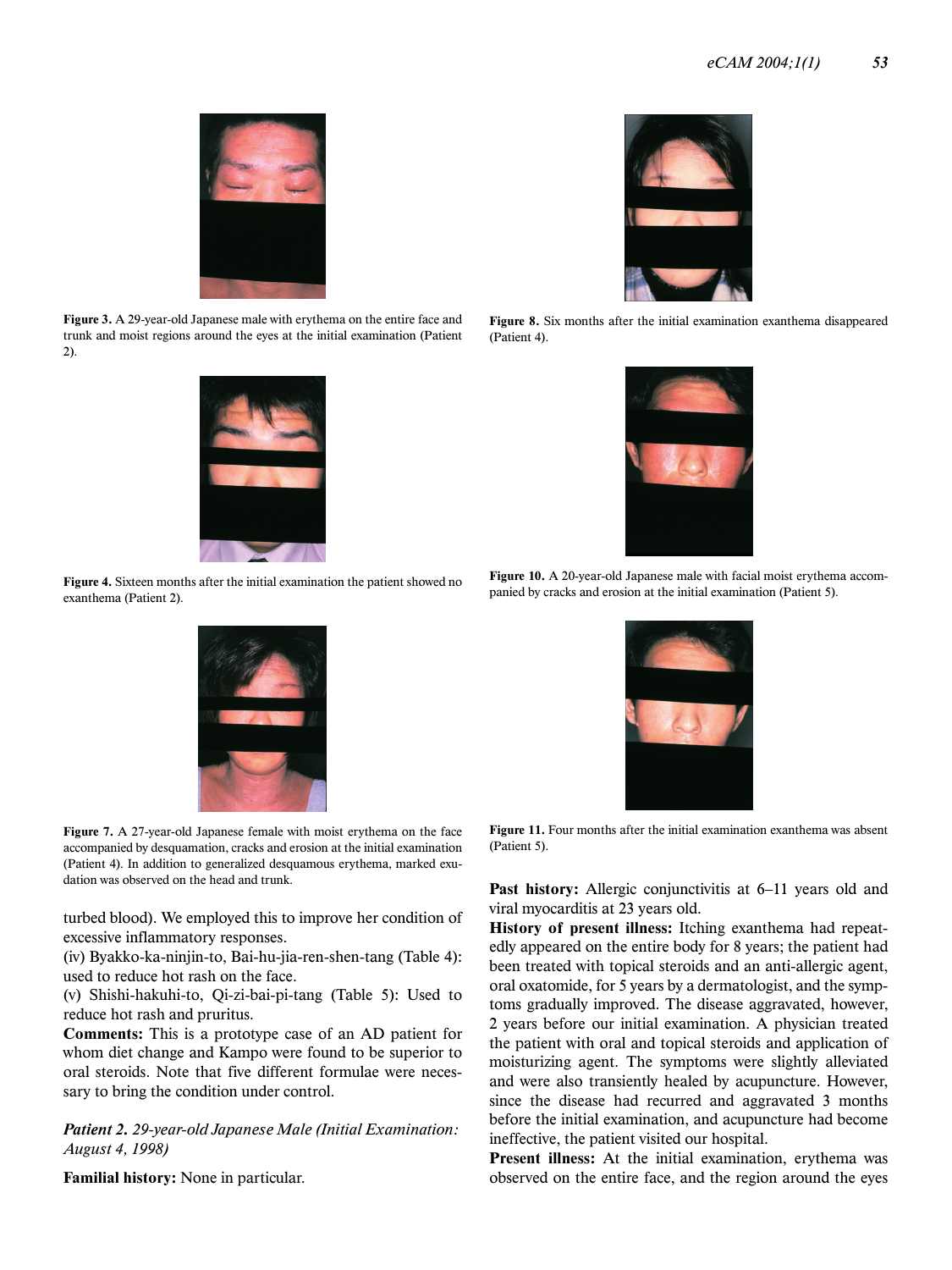| grams | Scientific name        | Actions                                         |
|-------|------------------------|-------------------------------------------------|
| 5.0   | Bupleuri Radix         | sedative in smaller doses                       |
| 2.5   | Scutellariae Radix     | anti-inflammatory, cools                        |
| 4.0   | Pinelliae Tuber        | anti-emetic                                     |
| 3.0   | Cinnamomi Cortex       | promotes blood circulation                      |
| 2.5   | Ostreae Testa          | sedative, reduces gastric acid                  |
| 3.0   | Hoelen                 | removes excess body fluid                       |
| 2.5   | Zyzyphi Fructus        | antitoxic, strengthens digestive system         |
| 2.5   | Ginseng Radix          | relieves fatigue, strengthens physical function |
| 2.5   | Fossilia Ossis Mastodi | sedative                                        |
| 1.0   | Zingiberis Rhizoma     | anti-emetic, protects gastric mucosa            |
|       |                        |                                                 |

Table 6. Components of Saiko-ka-ryukotsu-borei-to (Japanese; Chai-hu-jia-long-gu-mu-li-tang in Chinese) extract granules for ethical use. Actions: sedative, regulates nervous system

Table 7. Components of Oren-gedoku-to (Japanese; Huang-lian-jie-du-tang in Chinese) extract granules for ethical use. Actions: anti-inflammatory, prevents platelet aggregation, protects gastric mucosa, relieves oxidative stress, stops bleeding, sedative

| Japanese  | grams | Scientific name     | Actions                          |
|-----------|-------|---------------------|----------------------------------|
| Ogon      | 3.0   | Scutellariae Radix  | anti-inflammatory, cools         |
| Oren      | 2.0   | Coptidis Rhizoma    | anti-inflammatory                |
| Obaku     | 2.0   | Phellodendri Cortex | anti-inflammatory                |
| Sanshishi | 1.5   | Gardeniae Fructus   | sedative, mild anti-inflammatory |

were moist. There were many scratch scars on the extremities, and systemic erythematous desquamation and dry skin were marked. Height, 177 cm; body weight, 69 kg; slender, weak glaring and low voice. The patient was diagnosed as Kikyo.

Laboratory test findings: White blood cell count, 11 300/ ml; eosinophils, 37%; IgE (RIST), 2382.6 U/ml; no abnormality in blood chemistry; CD4/CD8, 3.1; and no abnormality in bone marrow biopsy. Screening test for parasites, including ascaris, was performed by the Ouchterlony method and was negative. Patch tests of the Japanese Society for Contact Dermatitis Standard Series and topical preparations used were all negative. Scratch test was positive only for cocksfoot. On histamine release test, Alternaria, 4+; Dermatophagoides pteronyssinus, 3+; house dust, 2+; and cocksfoot,  $2+$ .

Treatment course (Fig. [2](#page-13-5)): Since the symptoms were severe at the initial examination (Fig. [3](#page-13-5)), we recommended the use of relatively strong topical steroids, but the patient had a fear of strong steroids, and thus did not agree to their use other than hydrocortisone ointment (containing oxytetracycline hydrochloride). Drastic dietary change was not attempted, as he was already keeping to a Japanese diet. For topical treatment, white Vaseline (containing dimethylisopropylazulene) and ointments containing heparin-related compounds were applied to separate regions, gentamicin sulfate ointment was applied to markedly moist exanthema, and oxytetracycline hydrochloride-containing hydrocortisone ointment was applied around the eyes. Oral drugs began with oxatomide, 2T/day. No improvement was observed, however, in any region separately applied with the ointments after 1 week. The patient was admitted for treatment. After obtaining consent, a 5-day external test of gentamicin sulfate-containing betamethasone valerate ointment was performed by application to the left forearm and left leg, and slight improvement was confirmed. Thus, the treatment for the trunk and extremities was changed to gentamicin sulfate-containing betamethasone valerate ointment and dimethylisopropylazulene-containing white Vaseline when erythema remitted. During this period, oxatomide was replaced with ketotifen and then with oral emedastine difumarate to reduce pruritus, but remission and aggravation occurred, with pruritus unresolved. Since the disease was intractable and the patient felt anxiety, we decided to introduce a Kampo remedy. Hochuekki-to (Bu-zhong-yi-qi-tang) (Table 2) extract preparation that has an anti-fatigue effect as well, 7.5 g/day and 15 g/day later, was initiated two weeks later. Shofu-san (Xiao-fengsan) (Table 1) extract preparation, 9 g/day, was added four weeks later to reduce pruritus, and the patient was discharged after a further seven weeks. The symptoms had remitted to some degree one month after discharge. Since the patient returned to work and felt increased mental stress, Saikoka-ryokotsu-borei-to (Chai-hu-jia-long-gu-mu-li-tang) ([33–](#page-12-10) [35](#page-12-15),[52\)](#page-13-6) (Table 6) extract preparation, effective for insomnia and neurosis, and Oren-gedoku-to (Huang-lian-jie-du-tang) [\(33](#page-12-10)[–35](#page-12-15)[,53](#page-13-7),[54\)](#page-13-8) (Table 7) extract preparation, with antiinflammatory and sedative effects, were temporarily administered. Later, Kami-shoyo-san (Jia-wei-xiao-yao-san) ([33–](#page-12-10) [35](#page-12-15),[55\)](#page-13-9) (Table 8) extract preparation, which is also used for treatment of psychosomatic disease, was added to the combination and the symptoms were markedly improved (Fig. [4\)](#page-13-5). The doses of oral herbal remedies were slowly reduced with prolongation of the exanthema-free period after January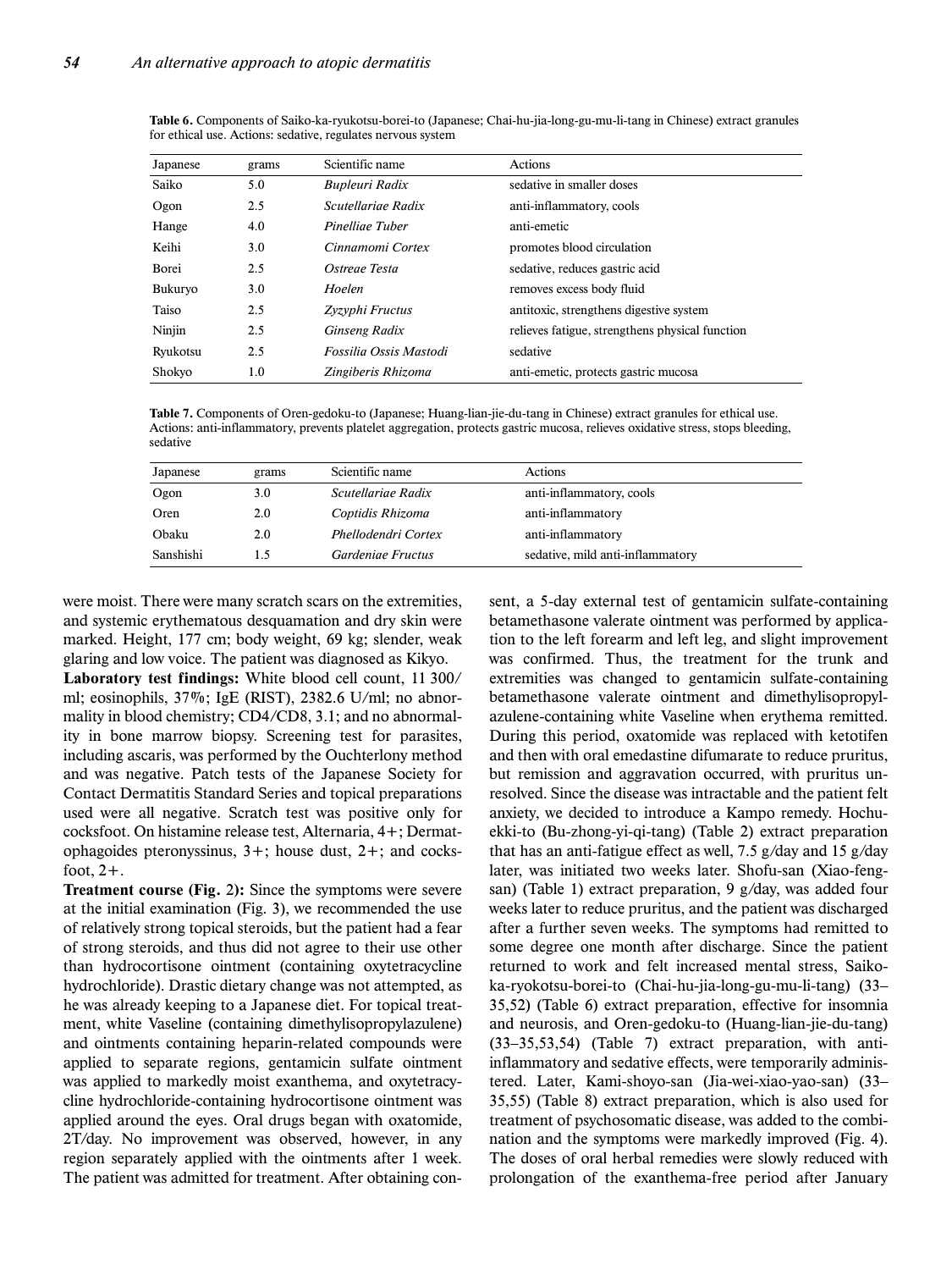| grams | Scientific name              | Actions                                                              |
|-------|------------------------------|----------------------------------------------------------------------|
| 3.0   | Bupleuri Radix               | sedative in smaller doses                                            |
| 3.0   | Paeoniae Radix               | relieves spasm, relieves pain, anticonvulsive, relieves blood stasis |
| 3.0   | Angelicae Radix              | promotes blood circulation                                           |
| 3.0   | Hoelen                       | removes excess body fluid                                            |
| 2.0   | Gardeniae Fructus            | sedative, mild anti-inflammatory                                     |
| 2.0   | <b>Moutan Cortex</b>         | anti-inflammatory, relieves pain, relieves blood stasis              |
| 1.5   | Glycrrhizae Radix            | antitoxic, sedative, anti-bacterial, protects digestive system       |
| 1.0   | Zingiberis Rhizoma           | anti-emetic, protects gastric mucosa                                 |
| 1.0   | Menthae Herba                | anti-inflammatory, sedative                                          |
| 3.0   | Atractylodis Lanceae Rhizoma | harmonizes water metabolism                                          |
|       |                              |                                                                      |

Table 8. Components of Kami-shoyo-san (Japanese; Jia-wei-xiao-yao-san in Chinese) extract granules for ethical use. Actions: resolves failure of autonomic nerve regulation

1999. In the laboratory tests, white blood cell count decreased from 11 300/ml to 8700/ml (February 1999) and 6300/ml (December 1999), eosinophils decreased from 37% to 30% (February 1999) and 6.8% (December 1999) and IgE (RIST) decreased from 2382.6 U/ml to 1526 U/ml (February 1999) and 1088 U/ml (December 1999). No changes indicating abnormal liver and renal functions were observed in blood chemistry. The patient had no exanthema or recurrence for more than three years.

## Notes on the Kampo prescriptions:

(i) Hochu-ekki-to, Bu-zhong-yi-qi-tang (Table 2): used to improve the skin functions deteriorated by the long-lasting AD and to help the patient with his mental and physical fatigue.

(ii) Shofu-san, Xiao-feng-san (Table 1): we use this for mild eczema to control itching.

(iii) Saiko-ka-ryokotsu-borei-to, Chai-hu-jia-long-gu-mu-litang (Table 6): used to alleviate the patient's mental irritation.

(iv) Oren-gedoku-to, Huang-lian-jie-du-tang (Table 7): used to improve his facial inflammation.

(v) Kami-shoyo-san, Jia-wei-xiao-yao-san (Table 8): used to restore balance of the autonomic nervous system.

Comments: Again this case demonstrates that, for some patients, diet and Kampo can replace oral steroids. Note again that five kinds of formulae were necessary to bring the disease under final control. Also note that we paid great attention to his emotional aspects and Kampo was used for that purpose as well.

# Patient 3. 34-year-old Japanese Female (Initial Examination: April 6, 1994)

## Familial history: AD in her son.

Past history: Allergic rhinitis and allergic conjunctivitis

History of present illness: Itching exanthema repeatedly appeared on the entire body for 7–8 years before the initial examination. Facial exanthema aggravated 6 months earlier. Treatment with topical steroids by a physician remitted exanthema, but there was repeated recurrence, and the patient visited our hospital.

Present illness: At the initial examination, erythema with an unclear boundary was observed in a wide facial area, and



Figure 5. Treatment course of case 3 (Patient 3).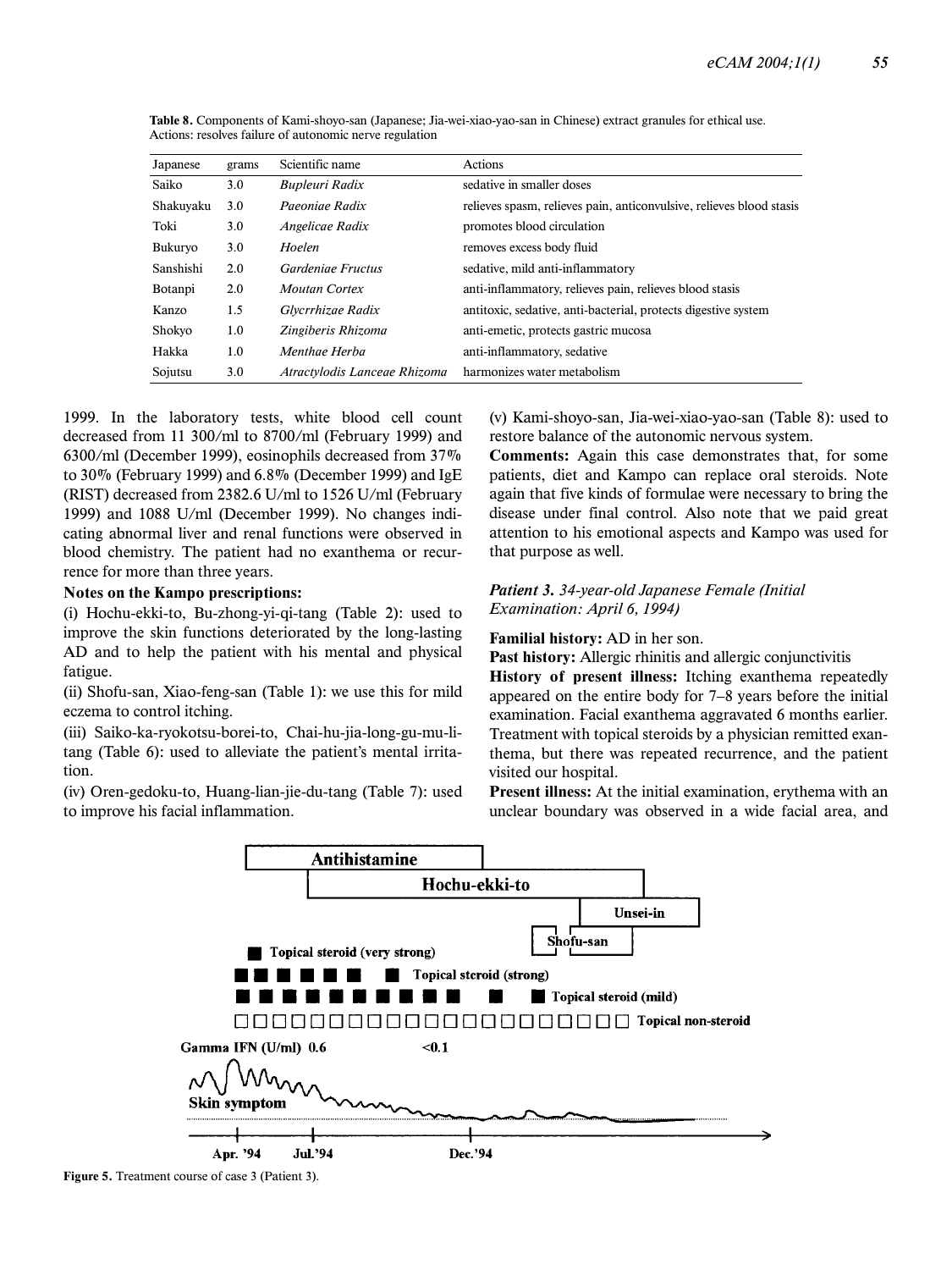| Japanese  | grams | Scientific name     | Actions                          |
|-----------|-------|---------------------|----------------------------------|
| Juku-Jio  | 3.0   | Rehmanniae Radix    | moistens (steamed and dried)     |
| Shakuyaku | 3.0   | Paeoniae Radix      | relieves spasm, relieves pain    |
| Senkyu    | 3.0   | Cnidii Rhizoma      | promotes blood circulation       |
| Toki      | 3.0   | Angelicae Radix     | promotes blood circulation       |
| Ogon      | 1.5   | Scutellariae Radix  | anti-inflammatory, cools         |
| Oren      | 1.5   | Coptidis Rhizoma    | anti-inflammatory                |
| Obaku     | 1.5   | Phellodendri Cortex | anti-inflammatory                |
| Sanshishi | 1.5   | Gardeniae Fructus   | sedative, mild anti-inflammatory |

Table 9. Components of Unsei-in (Japanese; Wen-qing-yin in Chinese) extract granules for ethical use. Actions: reduces dryness and desquamation, anti-inflammatory

erythema and red papules with pruritus were observed on the entire body. The patient was anxious about the long-persisting disease. Height, 155 cm; body weight, 52 kg; Her eyes had weak glaring and voice was low. The patient was diagnosed as Kikyo.

Laboratory findings: White blood cell count, 5200/ml; eosinophils, 5.2%; LDH, 307 IU/l; IgE, 57.8 U/ml; IgE (MAST): Dermatophagoides farinae, 3+; no other abnormality in blood chemistry. Patch test was positive for house dust, mite, chromium, gold and ibuprofen piconol cream.

Treatment course (Fig. [5](#page-13-5)): Treatment began with topical steroids (alclometasone dipropionate ointment and prednisolone valerate acetate ointment for face, and diflucortolone valerate ointment and mometasone furoate cream for body) and oral anti-allergic drug (terfenadine). After confirming the insufficient effect of the recommended traditional Japanese diet, Hochu-ekki-to extract preparation, 7.5 g/day, was started. Exanthema remitted 3 months later and the condition continued for 6 months, but dryness and pruritus recurred with a reported higher frequency of sugar-rich foods in her diet. To moisten the skin, Unsei-in (Wen-qing-yin) [\(33](#page-12-10)– [35,](#page-12-15)[56](#page-13-10),[57\)](#page-13-11) (Table 9) extract preparation was added. Shofu-san extract preparation was concomitantly used when pruritus was present, and the patient continued to have a mainly wellbalanced traditional Japanese diet. Exanthema disappeared. The patient has had no exanthema for 6 years now.

Changes in the blood cytokine levels were investigated, and IFN-γ was increased to 0.6 U/ml before administration of Hochu-ekki-to, but decreased to the normal range,  $< 0.1$ U/ml, after administration for 3 months.

### Notes on the Kampo prescriptions:

(i) Hochu-ekki-to, Bu-zhong-yi-qi-tang (Table 2): used to improve the skin functions deteriorated by the long-lasting AD and to help the patient recover from Kikyo.

(ii) Shofu-san, Xiao-feng-san (Table 1): we use this for mild eczema to control itching. Does not cause drowsiness, unlike oral antihistamine.

(iii) Unsei-in, Wen-qing-yin (Table 9): as noted above, this was used in combination with Shofu-san to improve the skin symptoms.

Comments: Unlike the first two patients described, basically a single Kampo regimen was enough to bring this patient's symptoms under control with normalization of blood interferon-gamma level. Note that the trigger for the recurrence was excessive sugar. As a result, three kinds of formulae were used in total. This is a case where 'Diet and Kampo' was clearly effective.

## SERIES (2). Patients who were Intractable by Japanese Herbal Therapy at Other Institutions

## Patient 4. 27-year-old Japanese Female (Initial Examination: June 2, 1998)

Familial medical history: Allergic rhinitis in mother and AD in sister.

Past medical history: None in particular.

History of present illness: Itching exanthema had repeatedly appeared since childhood, and the patient was diagnosed with AD when she was 8 years old. The disease moderately remitted when she was in junior high school, but recurred when she was in senior high school. After she obtained a job (kindergarten teacher), the disease aggravated, and she received treatment with external steroids by a local physician. Since systemic pruritus aggravated and facial edema had occurred 2 years before our initial examination, she had left her job, and received treatment with an oral Kampo remedy, bufexamac ointment, clotrimazole ointment and topical Vaseline for 6 months at another hospital. The symptoms tended to remit, but she discontinued treatment before complete healing 1 year before the initial examination. As the symptoms had aggravated 2 weeks before, she visited our hospital.

Present illness: At the initial examination, moist erythema was marked on the face and accompanied by desquamation, cracks and erosion. In addition to generalized desquamous erythema, marked exudation was observed on the head and abdomen. Physical status was moderate. The patient reported anxiety for the long disease course and skin symptoms resistant to therapy, and also reported mental and physical fatigue. She had confined herself to her house. Height, 158 cm; body weight, 52 kg; Her eyes had weak glaring and voice was low, diagnostic for Kikyo.

Laboratory findings: White blood cell count, 4600/ml; eosinophils, 14.2%; IgE, 4500 U/ml; IgE (MAST): Dermatophagoides farinae, mugwort, 3+; and house dust, 2+.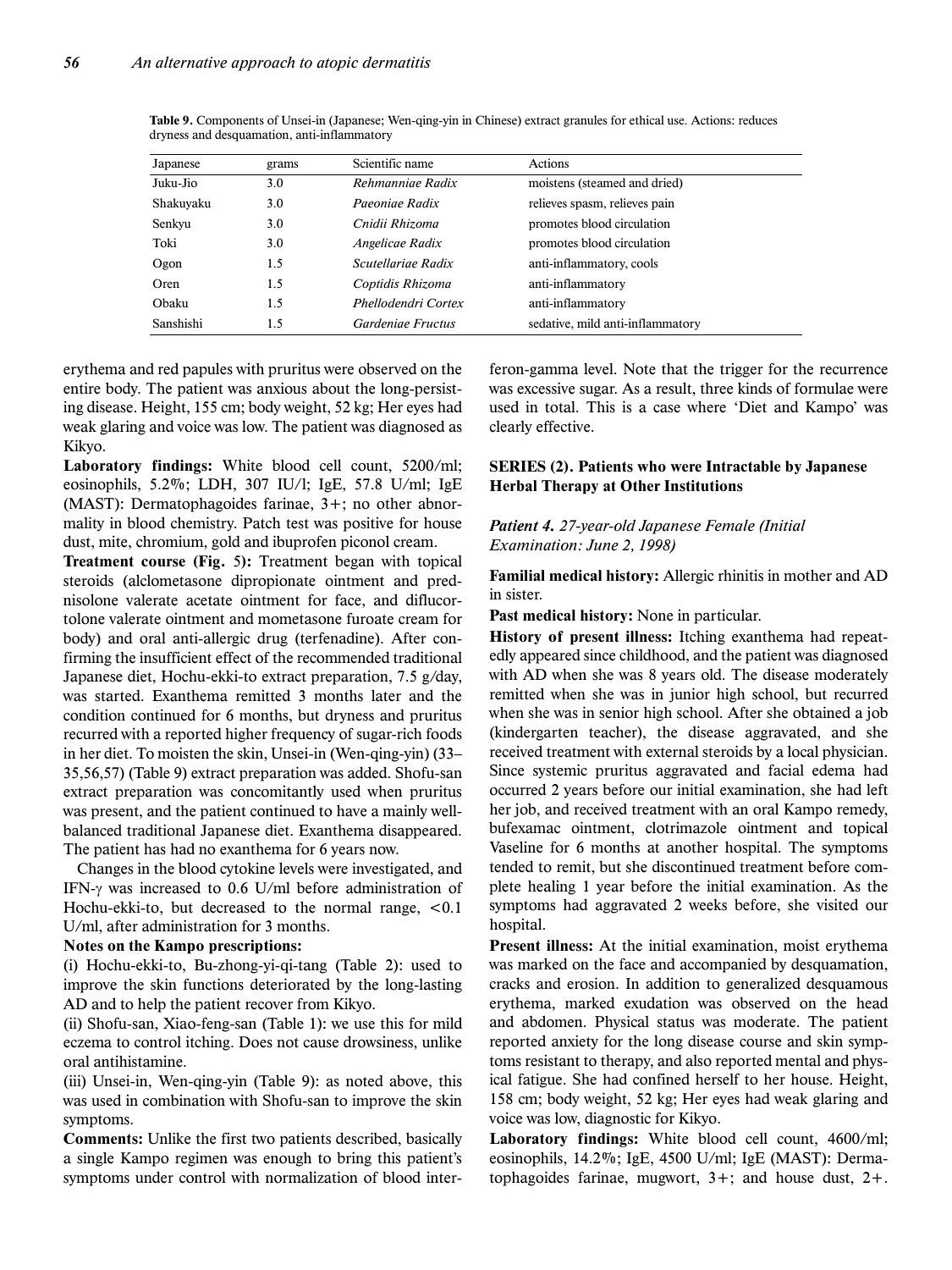

Figure 6. Treatment course of case 4 (Patient 4).

Positive reaction to stimulation with lanolin alcohol was observed on patch test.

Treatment course (Fig. [6](#page-13-5)): Use of topical steroids for skin symptoms was proposed as they were severe at the initial examination (Fig. [7\)](#page-13-5), but the patient did not agree and requested the use of the same external preparations administered by the previous physician. Use of, mainly, white Vaseline was recommended until the patch test results were obtained. Application of a small amount of bufexamac ointment was allowed only for erythematous regions on the trunk and extremities as long as the symptoms did not aggravate, and treatment began mainly with Japanese herbal therapy. For the herbal remedy, Gorei-san (Wu-ling-san) ([33,](#page-12-10)[35](#page-12-15),[58\)](#page-13-12) (Table 10), 7.5 g/day, was administered for marked exudation. Since the symptoms were fairly improved 7 days later, the treatment was continued for another week. Exudation was resolved, but erythema remained, and the herbal remedy was changed to Oren-gedoku-to (Huang-lian-jie-du-tang) (Table 7) extract preparation, 7.5 g/day, and the patient was admitted for thorough examination and improvement of lifestyle. The patient had been having only Japanese foods for three meals (target daily nutrition: energy, 1600 kcal; protein, 70 g; fat, 30 g; carbohydrates, 300 g; food fiber, 20 g; calcium, 600 mg). Patch tests of the standard and topical preparations were negative, and no contact allergen was found. Since slight reaction to irritation was observed, application of bufexamac ointment containing lanolin alcohol was discontinued, and betamethasone valerate acetate lotion and external white Vaseline were applied to the head and the other regions, respectively. Since severe facial erythema persisted and signs of 'Oketsu (Yu xue), syndrome caused by blood stagnation' such as mild swelling of the sublingual vein were observed, Keishi-bukuryo-gan (Gui-zhi-fu-ling-wan) (Table 3), 7.5 g/

day, was added. Erythema disappeared 2 weeks later, and the patient was discharged after one month. Diflucortlone valerate cream and ointment, a total of 15 g, were applied to recurrent eczema on the cubital fossa for a limited threemonth period, and the oral herbal remedy was continued. Since the patient reported chill in winter, Toki-shakuyakusan (Dang-gui-shao-yao-san) [\(33](#page-12-10)[–35](#page-12-15),[59,](#page-13-13)[60](#page-13-14)) (Table 11) was added to the combination. Chill was resolved, and exanthema was markedly improved compared to that at the initial examination but, since it recurred when the patient caught a cold, Toki-shakuyaku-san and Keishi-bukuryo-gan were discontinued, and Hochu-ekki-to extract preparation, 7.5 g/day, was administered. Exanthema disappeared 1 month after initiation of Hochu-ekki-to administration, and the patient became aware of mental calmness (Fig. [8\)](#page-13-5).

Blood cytokine levels: In July 1998 before concomitant administration of Hochu-ekki-to when erythema was remaining, the blood INF-γ, IL-4 and IL-10 levels were high (0.2, 5.1 and 3, respectively), but when erythema was resolved by concomitant administration of Hochu-ekki-to in February 1999, the levels were decreased to the normal ranges  $(< 0.1, 2$  and 2, respectively).

#### Notes on Kampo prescriptions:

(i) Gorei-san, Wu-ling-san (Table 10): used to restore the water (Sui: body fluids) balance.

(ii) Oren-gedoku-to, Huang-lian-jie-du-tang (Table 7): used to improve the facial inflammation.

(iii) Keishi-bukuryo-gan, Gui-zhi-fu-ling-wan (Table 3): used to alleviate the symptoms due to 'Oketsu' (blood congestion).

(iv) Toki-shakuyaku-san, Dang-gui-shao-yao-san (Table 11): used to improve 'Sui-tai' (water, or body fluids, stagnation) and chill.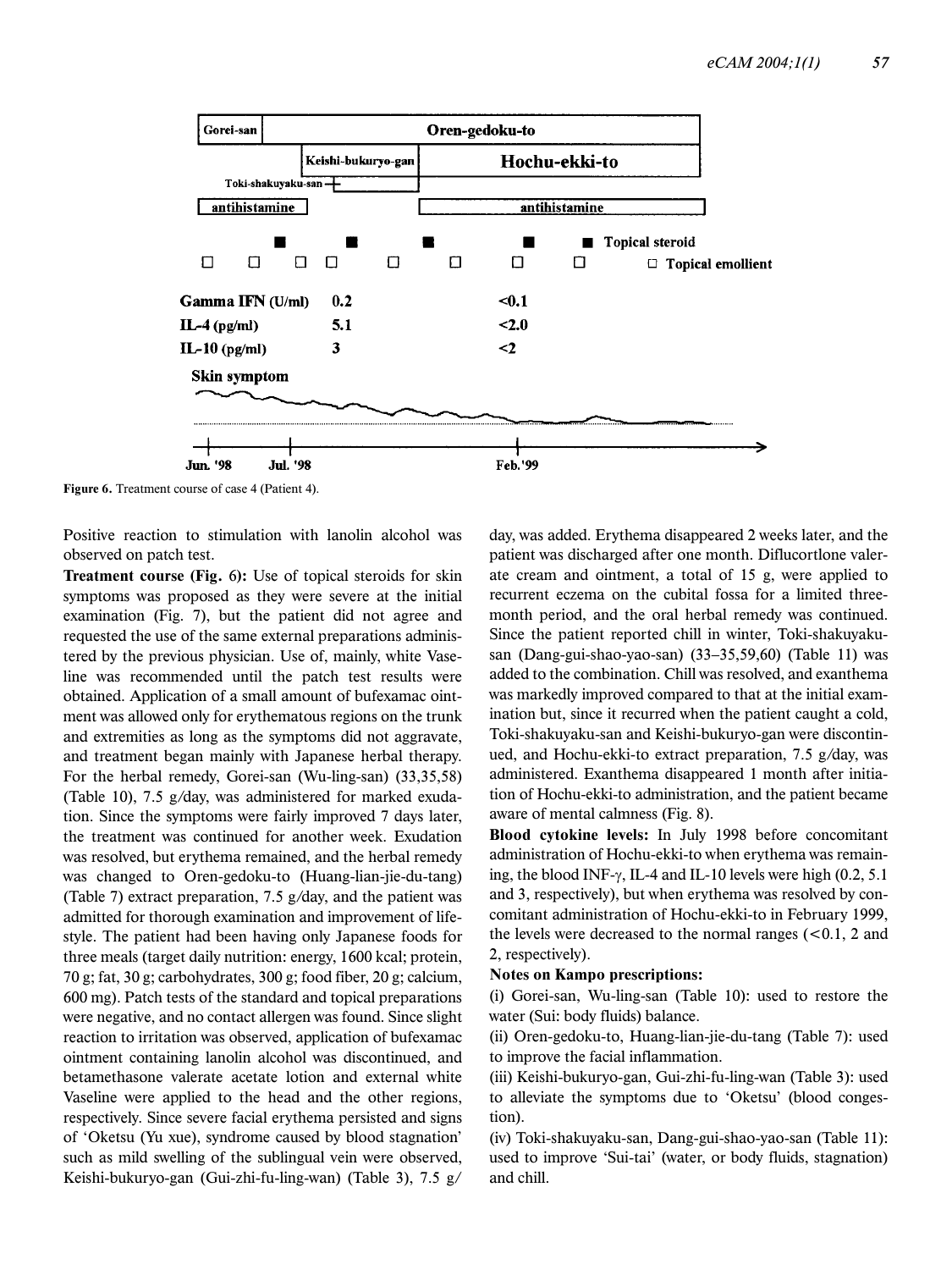Table 10. Components of Gorei-san (Japanese; Wu-ling-san in Chinese) extract granules for ethical use. Actions: resolves water retention

| Japanese       | grams | Scientific name              | Actions                     |
|----------------|-------|------------------------------|-----------------------------|
| Takusha        | 4.0   | Alismatis Rhizoma            | removes excess body fluid   |
| Chorei         | 3.0   | Polyporus                    | removes excess body fluid   |
| <b>Bukuryo</b> | 3.0   | Hoelen                       | removes excess body fluid   |
| Keihi          | 1.5   | Cinnamomi Cortex             | promotes blood circulation  |
| Sojutsu        | 3.0   | Atractylodis Lanceae Rhizoma | harmonizes water metabolism |

Table 11. Components of Toki-shakuyaku-san (Japanese; Dang-gui-shao-yao-san in Chinese) extract granules for ethical use. Actions: reduces chill accompanied by water retention

| Japanese | grams | Scientific name              | Actions                     |
|----------|-------|------------------------------|-----------------------------|
| Sojutsu  | 4.0   | Atractylodis Lanceae Rhizoma | harmonizes water metabolism |
| Takusha  | 4.0   | Alismatis Rhizoma            | removes excess body fluid   |
| Toki     | 3.0   | Angelicae Radix              | promotes blood circulation  |
| Bukuryo  | 4.0   | Hoelen                       | removes excess body fluid   |
| Senkyu   | 3.0   | Cnidii Rhizoma               | promotes blood circulation  |
|          |       |                              |                             |

(v) Hochu-ekki-to, Bu-zhong-yi-qi-tang (Table 2): In this case, used to improve general susceptibility to infection and weakened immunity.

Comments: This case shows that Kampo therapy is not necessarily superior to conventional therapy and that its effect depends on the expertise of the therapist. Note that five Kampo regimens were used for various purposes and the cytokine levels were normalized.

## Patient 5. 20-year-old Japanese Male (Initial Examination: May 25, 1999)

#### Familial and past history: None in particular.

History of present illness: Itching exanthema had repeatedly appeared, mainly on the upper extremities and face, since the patient was 15 years old. The patient was diagnosed with AD and treated with topical steroids until he was 17 years old by a physician. The disease gradually became more difficult to remit, and the patient received oral steroid for a certain period. After Kampo herbal therapy had been introduced for 1 year while he was 16 years old, the symptoms slightly remitted, but did not completely disappear, and even gradually aggravated afterward. Another dermatologist administered external non-steroid therapy alone, but the symptoms did not remit, and the patient visited our hospital. Present illness: At the initial examination, facial moist erythema was marked and accompanied by cracks and erosion. Lichenification accompanied by scratch scars was noted in the cubital fossa, wrist and dorsal joint region of the hand. Height, 162 cm; body weight, 43 kg; physical status, slender. The patient reported malaise, becoming easily fatigued and a depressive feeling. His eyes had weak glaring and voice was low, which were diagnostic of Kikyo.



Figure 9. Treatment course of case 5 (Patient 5).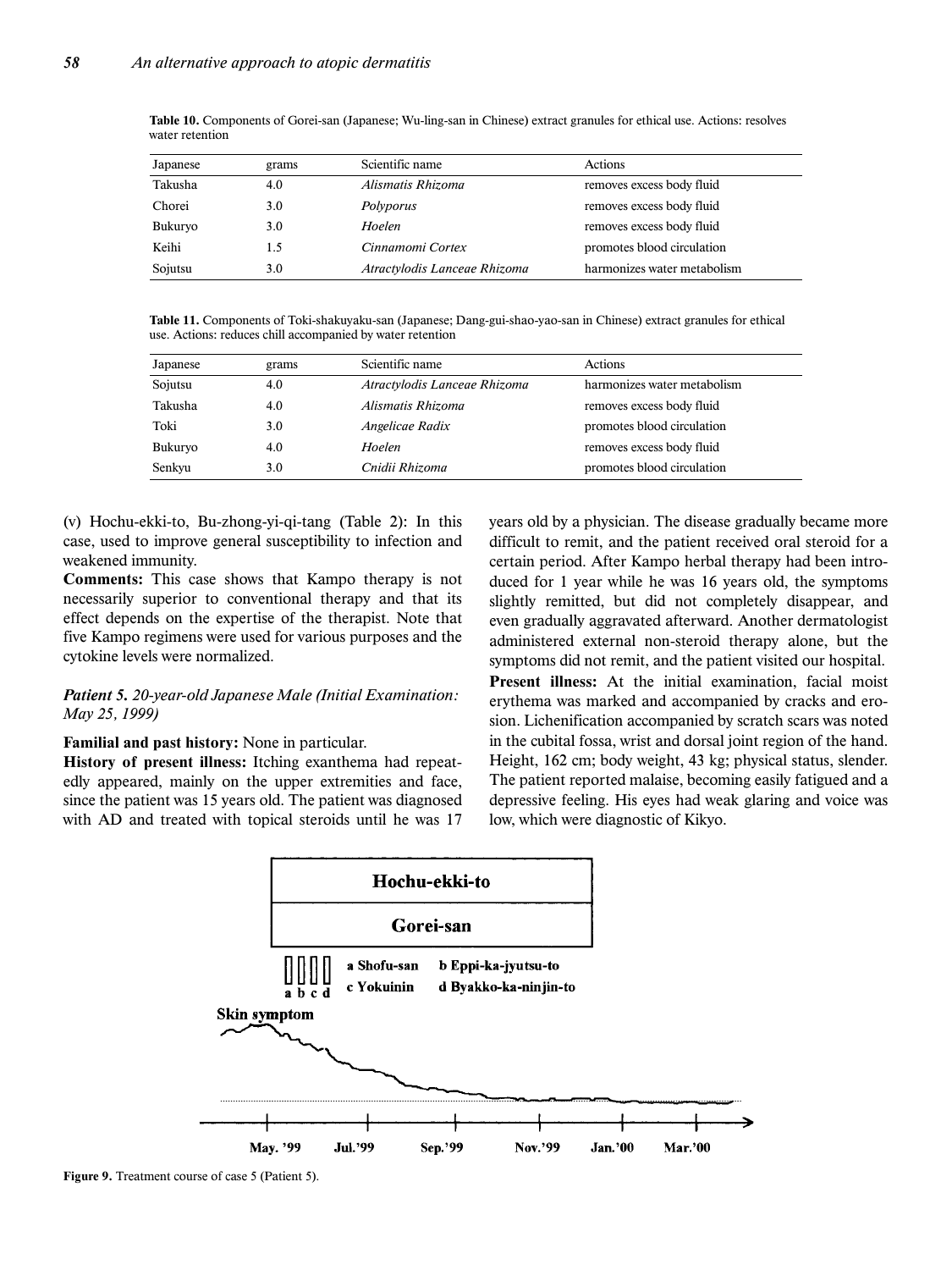Japanese grams Scientific name Actions Sekko 8.0 *Gypsum Fibrosum* anti-inflammatory Mao 6.0 *Ephedrae Herba* anti-inflammatory, sweats

Table 12. Components of Eppi-ka-jyutsu-to (Japanese; Yue-bi-jia-shu-tang in Chinese) extract granules for ethical use. Actions: anti-inflammatory, reduces oozing eczematous lesion

| Japanese | gianis | эсктинг нашс                 | AUUUIS                                  |
|----------|--------|------------------------------|-----------------------------------------|
| Sekko    | 8.0    | Gypsum Fibrosum              | anti-inflammatory                       |
| Mao      | 6.0    | Ephedrae Herba               | anti-inflammatory, sweats               |
| Sojutsu  | 4.0    | Atractylodis Lanceae Rhizoma | harmonizes water metabolism             |
| Kanzo    | 3.0    | Glycrrhizae Radix            | antitoxic, sedative                     |
| Taiso    | 2.0    | Zyzyphi Fructus              | antitoxic, strengthens digestive system |
| Shokyo   | 1.0    | Zingiberis Rhizoma           | anti-emetic, protects gastric mucosa    |

Table 13. Yokuinin (Japanese; Yi yi ren in Chinese). Actions: anti-viral, resolves verruca, reduces dryness and desquamation

| Japanese | Scientific name | Actions                     |
|----------|-----------------|-----------------------------|
| Yokuinin | Coicis Semen    | harmonizes water metabolism |

Laboratory findings: White blood cell count, 7100 /ml; eosinophils, 11.8%; Zn, 85 mg/dl; IgE, 3676.5 U/ml; IgE (RAST): Dermatophagoides pteronyssinus, house dust, cat dandruff, 3+; and cedar, egg white, Candida, 2+. Patch tests of Japanese Society for Contact Dermatitis Standard Series and external preparations were negative. Scratch test was positive for house dust, mite, cedar, cocksfoot, ragweed, goldenrod, egg white, egg yolk, milk, chicken meat and cats.

Treatment course (Fig. [9](#page-13-5)): Because of the severe skin symptoms at the initial examination (Fig. [10](#page-13-5)), topical steroids were recommended, and the patient was instructed to apply prednisolone valerate acetate ointment to the face and difluprednate to the body, which were confirmed to give no stimulation or aggravation by external application test. Short-term oral steroid administration and oral administration of antiallergic drugs were recommended, but the patient declined. Oral administrations of Hochu-ekki-to extract preparation, 7.5 g/day, to strengthen the biological healing system, and Gorei-san extract preparation, 7.5 g/day, to eliminate excess interstitial water, were initiated. The patient had been advised on changes to diet before visiting our hospital, which he observed well. After 2 days, the external treatment was discontinued after one administration, since it increased itching. Although the patient was treated with oral herbal remedy alone, the symptoms tended to remit. Oral administration of Hochu-ekki-to and Gorei-san was continued with no external treatment, and the moist skin condition was resolved after 2 weeks. Within a one-month period, we attempted to concomitantly use other herbal remedies such as Shofu-san, Eppi-ka-jutsu-to (Yue-bi- jia-shu-tang) ([33–](#page-12-10)[35,](#page-12-15)[61](#page-13-15)) (Table 12), Yokuinin (yi-yi-ren, Coicis Semen) [\(33](#page-12-10)[–35](#page-12-15),[62\)](#page-13-16) (Table 13) and Byakko-ka-ninjin-to (Bai-hu-jia-ren-shen-tang) (Table 4) on a temporary basis, depending on symptoms, but the symptoms were slightly aggravated by all these herbal remedies and remitted when the remedy was returned to the original combination of Hochu-ekki-to and Gorei-san.

Erythema remitted to a fair degree after two months (Fig. [11](#page-13-5)), and exanthema was absent after 4 months. White blood cell count decreased from 7100/ml to 5500/ml, eosinophils decreased from 11.8% to 4.3%, Zn increased from 85 to 106 mg/dl and IgE decreased from 3676.5 to 2111.0 U/ml. Oral herbal administration was continued for 6 months, and therapy was completed after confirmation of persistence of the exanthema-free state. Exanthema was absent without oral administration for more than 6 months.

Regarding the blood cytokine levels, the blood INF-γ level was increased, 0.3 U/ml, before therapy, but returned to the normal range,  $\leq 0.1$  U/ml, in December 1999 when the exanthema-free state persisted for 3 months after therapy.

## Notes on the Kampo prescriptions:

(i) Hochu-ekki-to, Bu-zhong-yi-qi-tang (Table 2): used to improve the skin functions and to restore the general condition in combination with Gorei-san.

(ii) Gorei-san, Wu-ling-san (Table 10): used to improve eczema by improving water (or body fluids) balance.

(iii) Shofu-san, Xiao-feng-san (Table 1): we use this for mild eczema to control itching.

(iv) Eppi-ka-jutsu-to, Yue-bi-jia-shu-tang (Table 12): this was used as it is proved effective for the exudative eruption with inflammation.

(v) Yokuinin, Yi yi ren (Table 13): this was tried as it often improves dry skin.

(vi) Byakko-ka-ninjin-to, Bai-hu-jia-ren-shen-tang (Table 4): this was used as it can improve inflammatory rash in the face. Comments: Note that the patient had been treated by Kampo alone with no external treatment. As for patient 4, above, the previous Kampo regimen was not effective. Our regimens with two formulae proved to be effective, but four other formulae were proven to aggravate his condition (note also that they were effective for some other cases). Blood cytokine levels were normalized by Kampo treatment.

# Patient 6. 22-year-old Japanese Female (Initial Examination: March 9, 1999)

# Familial and past history: None in particular.

History of present illness: The patient had AD since childhood. The patient received treatment with application of betamethasone valerate ointment, prednisolone valerate acetate ointment, and hydrocortisone butyrate ointment and herbal remedy at the dermatology department of another hospital. The symptoms aggravated, however, and the patient visited a second hospital. Mainly using hydrocortisone buty-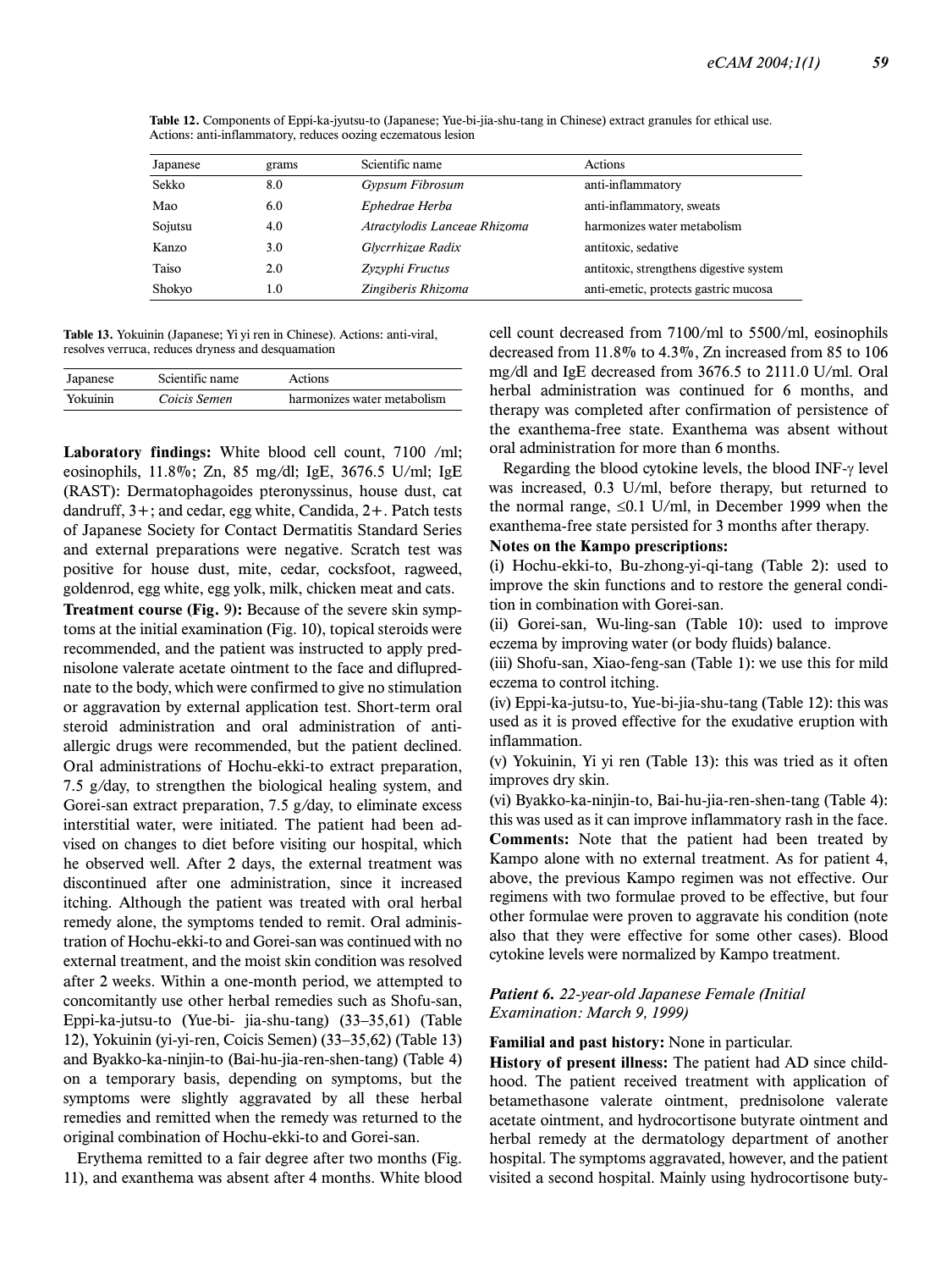

Figure 12. Treatment course of case 6 (Patient 6).

rate ointment, tranquilizing agent, Oren-gedoku-to (Table 7), Byakko-ka-ninjin-to (Table 4) and Shimotsu-to (Si-wu-tang, which include Rehmanniae Radix, Paeoniae Radix, Cnidii Rhizoma and Angelicae Radix) were orally administered, but the symptoms did not remit and the patient visited our hospital.

Present illness: At the initial examination, diffuse erythema was observed on almost the entire body and scratch scars accompanied moisture. Lichenification was observed in the neck, shoulders and extremities. Height, 159 cm; body weight, 52 kg; slender, and low voice. The patient was diagnosed as Kikyo.

Laboratory findings: White blood cell count, 7300/ml; eosinophils, 2.6%; no other abnormality in the blood chemistry. IgE (RIST), 453.0 U/ml; IgE (RAST), Dermatophagoides farinae, house dust, cedar, 3+. Scratch test was positive for house dust, mite, cedar, cocksfoot, and ragweed.

Treatment course (Fig. [12](#page-13-5)): Oral administration of Byakkoka-ninjin-to (Bai-hu-jia-ren-shen-tang) (Table 4) extract, 9 g/day, which had been prescribed by the previous physician, was continued, and an anti-allergic agent, oral epinastine hydrochloride was administered. As topical steroids, hydrocortisone butyrate ointment and white Vaseline were applied to the face, and diflucortlone valerate cream was applied to the body. Since their effect was insufficient, Hochu-ekki-to (Bu-zhong-yi-qi-tang) (Table 2) extract preparation, 7.5 g/ day, was added and erythema was alleviated after 2 weeks. Oren-gedoku-to (Huang-lian-jie-du-tang) (Table 7), Goreisan (Wu-ling-san) (Table 10), Chorei-to (Zhu-ling-tang) ([33–](#page-12-10) [35](#page-12-15),[63\)](#page-13-17) (Table 14) and Eppi-ka-jutsu-tou (Yue-bi-jia-shutang) (Table 12) were concomitantly administered corresponding to the condition of exanthema. Exanthema mostly disappeared after 1 year.

#### Notes on the Kampo prescriptions:

(i) Byakko-ka-ninjin-to, Bai-hu-jia-ren-shen-tang (Table 4): used to improve inflammatory erythema in the face.

(ii) Hochu-ekki-to, Bu-zhong-yi-qi-tang (Table 2): used to improve the skin functions and to restore the general condition in combination with Gorei-san.

(iii) Oren-gedoku-to, Huang-lian-jie-du-tang (Table 7): used for exactly the same purpose as above.

(iv) Gorei-san, Wu-Ling-san, (Table 10): Used to improve the control of water (or body fluids) balance.

(v) Chorei-to, Zhu ling tang (Table 14): used to improve the mild inflammation and the dysfunctional control of water (or body fluids) balance.

(vi) Eppi-ka-jutsu-to, Yue-bi-jia-shu-tang, (Table 12): used to control the inflammation and improve the dysfunctional control of water (or body fluids) balance.

Table 14. Components of Chorei-to (Japanese; Zhu-ling-tang in Chinese) extract granules for ethical use. Actions: resolves water retention

| Japanese       | grams | Scientific name   | Actions                                      |
|----------------|-------|-------------------|----------------------------------------------|
| Chorei         | 3.0   | Polyporus         | removes excess body fluid                    |
| <b>Bukuryo</b> | 3.0   | Hoelen            | removes excess body fluid                    |
| Takusha        | 3.0   | Alismatis Rhizoma | removes excess body fluid                    |
| Kasseki        | 3.0   | Kadinum (Talcum)  | anti-inflammatory, removes excess body fluid |
| Akyo           | 3.0   | Asini Gelatinum   | moistens, stops bleeding                     |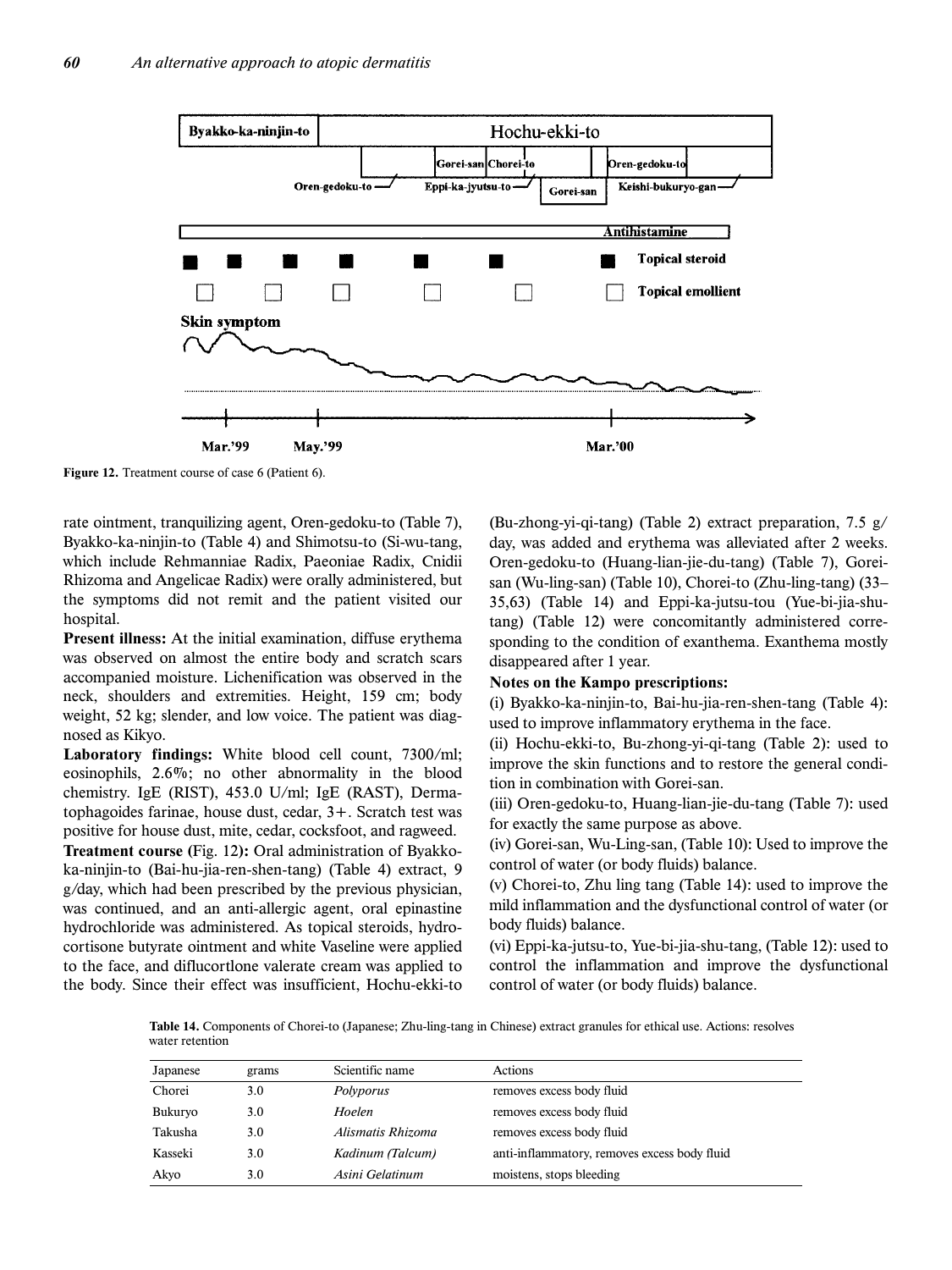(vii) Keishi-bukuryo-gan (Gui-zhi-fu-ling-wan) (Table 3): used to improve the symptoms due to Oketsu.

Comments: As for patient 5, above, common anti-inflammatory Kampo regimens were ineffective and we thus had to resort to seven Kampo formulae to bring her symptoms under control.

## **References**

- <span id="page-12-0"></span>1. Hanifin JM, Rajka G. Diagnostic features of atopic dermatitis. Acta Derm Venereol (Stockholm) Suppl 1980;92:44–7.
- <span id="page-12-1"></span>2. Furue M, Furukawa F, Hide M, Takehara K. Guidelines for therapy for atopic dermatitis 2003. Jpn J Dermatol 2003;113:451–7 (in Japanese).
- <span id="page-12-2"></span>3. Baron ED, Barzilai D, Johnston G, Kawashima M, Takigawa M, Nakagawa H, et al. Atopic dermatitis management: comparing the treatment patterns of dermatologists in Japan, U.S.A. and U.K. Br J Dermatol 2002;147:710–5.
- <span id="page-12-3"></span>4. Takahashi K, Ishii M, Asai Y, Hamada T. Experiences of therapy for skin disease by Japanese herbal medicine. Kampo Med 1981;5:9–11 (in Japanese).
- 5. Horiguchi Y, Horiguchi N, Okamoto Y, Okamoto H, Oguchi M, Ozaki M. Effect of Saiko-seikan-to on atopic dermatitis. Hifuka kiyo 1983;78: 145–50 (in Japanese).
- <span id="page-12-12"></span>6. Yamamoto I. Clinical dermatology 7, Eczema and dermatitis II, atopic dermatitis. The Kampo 1986;4:2–17 (in Japanese).
- 7. Nishioka K, Mukai H, Kamimura K. Adverse reaction of topical corticosteroid on atopic dermatitis. Hifubyo Shinryou 1987;9:414–20 (in Japanese).
- 8. Nishioka K, Mukai H, Kamimura K, Horiuchi Y, Ito A, Noguchi T, et al. Clinical course of severe cases of atopic dermatitis. Jpn J Dermatol 1988;98:873–7 (in Japanese).
- 9. Ninomiya F. Kampo for adult atopic dermatitis. Gendai Toyo igaku 1988;9:162–5 (in Japanese).
- <span id="page-12-5"></span>10. Kobayashi H, Ishii M, Tannii T, Kono T, Hamada T. Kampo therapies for atopic dermatitis: The effectiveness of Hochu-ekki-to. Nishinihon Hifu 1989;51:1003-13 (in Japanese).
- 11. Morohashi M, Takahashi S. Kampo medicine for atopic dermatitis. Allerugi no Rinsho 1989;9:711–4 (in Japanese).
- 12. Yamada H, Tsujii Y, Yamagami N, Aragane Y, Saeki M, Harada M, et al. Clinical effectiveness of Sairei-to for atopic dermatitis. Nishinihon Hifu 1990;52:1202–7 (in Japanese).
- 13. Ministry of Health and Welfare, Japan. Annual report of the research group on allergy. Epidemiological study of allergic diseases. Tokyo, Japan: Ministry of Health and Welfare 1993 (in Japanese).
- 14. Hamada T. Kampo therapy in dermatology. In Dermatological Oriental Medicine Study Group (eds), State of Herb Treatments in Dermatology 5 Igakushoin, Tokyo, Japan 1994; 3–21 (in Japanese).
- <span id="page-12-13"></span>15. Terasawa K, Kita T, Shimada Y, Shibahara N, Ito T. Four cases report of atopic dermatitis successfully treated with Tokaku-joki-to. Jpn J Oriental Med 1995;46:45–54 (in Japanese).
- 16. Matsuda O, Terasawa K. Unkei-to related Kampo formulas for atopic dermatitis. Curr Ther 1995;13:2041–4 (in Japanese).
- 17. Fujinaga H, Terasawa K. A case with atopic dermatitis in whom Keigairengyo-to related formula was effective. Curr Ther 1996;14:513–5 (in Japanese).
- 18. Nishioka K. Symposium: Atopic eczema of adult type in Japan. Australas J Dermatol 1996;37:S7–S9.
- <span id="page-12-6"></span>19. Ishii M, Kobayashi H, Mizuno N, Takahashi K, Yamamoto I. Japanese herb treatments of adult atopic dermatitis by diet and Japanese herb remedy—Evaluation of disappearance of disease phases. In Dermatological Oriental Medicine Study Group (eds), State of Herb Treatments in Dermatology 9. Sogoigaku Co., Tokyo, Japan 1997, 63–77 (in Japanese).
- 20. Goto H, Kita T, Shintani T, Shimada Y, Terasawa K. On the indication of Shishi-zai. Jpn J Oriental Med 1997;48:225–32 (in Japanese).
- <span id="page-12-17"></span>21. The International Study of Asthma and Allergies in Childhood (ISSAC) Steering Committee. Worldwide variation in prevalence of symptoms of asthma, allergic rhinoconjunctivitis, and atopic eczema: ISAAC. Lancet 1998;351:1225–32.
- 22. Natsuaki M. Kampo therapy for eczema and dermatitis. Derma 1989; 11:27–32 (in Japanese).
- <span id="page-12-14"></span>23. Ninomiya F. Experience of Shishi-hakuhi-to in the treatment of dermatitis. Kampo kenkyu 1999;326:38–42 (in Japanese).
- <span id="page-12-7"></span>24. Ishii M. Combination therapy with diet and traditional Japanese medicine for intractable adult atopic dermatitis—Interpretation of dietary influence. In Dermatological Oriental Medicine Study Group (eds), State of Herb Treatments in Dermatology 10. Kyowa Kikaku Tsushin, Tokyo, Japan 1999: 35–42 (in Japanese).
- <span id="page-12-8"></span>25. Nagata Y. Therapy for atopic dermatitis by Japanese traditional food (minus N-6, plus N-3): In Lipid Nutrition Series 3. Okuyama H, Kobayashi T, Hamazaki T (eds), Fat and Oil and Allergy Gakkai Center Kansai, Osaka 1999; 31–60 (in Japanese).
- 26. Uehara M, Sugiura H, Sakurai K. A trial of oolong tea in the management of recalcitrant atopic dermatitis. Arch Dermatol 2001;137:42–3.
- <span id="page-12-4"></span>27. Kobayashi H, Mizuno N, Teramae H, Kutsuna H, Ueoku S, Onoyama J, et al. Diet and Japanese Herbal Medicine for recalcitrant atopic dermatitis: Efficacy and safety of the treatment. Int J Drugs Exp Clin Res 2004; in press.
- 28. Hirai K, Shimazu C, Takazoe R, Ozeki Y. Cholesterol, Phytosterol and polyunsaturated fatty acid levels in 1982 and 1957 Japanese diets. J Nutr Sci Vitaminol (Tokyo) 1986;32:363–72.
- 29. Lands WE, Hamazaki T, Yamazaki K, Okuyama H, Sakai K, Goto Y, et al. Changing dietary patterns. Am J Clin Nutr 1990;51:991–3.
- 30. Ikezawa Y. Recent progress and topics in diet therapy and nutrition therapy. 19. Allergic disease: Focused on atopic dermatitis. Clin Nutr 1993;83:515–26 (in Japanese).
- 31. Katanoda K, Matsumura Y. National Nutrition Survey in Japan—Its methodological transition and current findings. J Nutr Sci Vitaminol 2002;48:423–32.
- <span id="page-12-9"></span>32. Okuyama H, Kobayashi T, Watanabe S. Dietary fatty acids—the N-6/ N-3 balance and chronic elderly diseases. Excess linoleic acid and relative N-3 deficiency syndrome seen in Japan. Prog Lipid Res 1996;35: 409–57.
- <span id="page-12-10"></span>33. Terasawa K. KAMPO, Japanese–Oriental Medicine, Insights from Clinical Cases. Tokyo, Japan: K.K. Standard McIntyre 1993.
- <span id="page-12-18"></span>34. Tei S. Japanese–English Dictionary of Oriental Medicine. Tokyo, Japan: Iseisha 1993.
- <span id="page-12-15"></span>35. Kuwano S. Basic Knowledge and Clinical Use of Kampo Prescriptions for Physicians and Pharmacists. Tokyo, Japan: Hirokawa Publishing Co. 1997 (in Japanese).
- 36. Higasa M, Higasa K, Natsuaki M, Shinka S, Sagami S. Effects of Syohu-san (Xiao-feng-san) on murine contact sensitivity. Hifu 1986;28: 584–9 (in Japanese).
- 37. Tsuruta M. Shofu-san for severe atopic dermatitis–about the quantity. Gendai toyo igaku 1990;11:355–6 (in Japanese).
- <span id="page-12-11"></span>38. Akamatsu H, Asada Y, Horio T. Inhibitory effect of Shofu-san, a Japanese Kampo medicine, on neutrophil functions in vitro. Am J Chin Med 1998;26:57–64.
- <span id="page-12-16"></span>39. Nose M, Sakushima J, Harada D, Ogihara Y. Comparison of immunopharmacological actions of 8 kinds of Kampo-hozais clinically used in atopic dermatitis on delayed-type hypersensitivity in mice. Biol Pharm Bull 1999;22:48–54.
- 40. Li XY, Takimoto H, Miura S, Yoshikai Y, Matsuzaki G, Nomoto K. Effect of a traditional Chinese medicine, Bu-zhong-yi-qi-tang (Japanese name: Hochu-ekki-to) on the protection against Listeria monocytogenes infection in mice. Immunopharmacol Immunotoxicol 1997;14:383– 402.
- 41. Kaneko M, Kishihara K, Kawakita T, Nakamura T, Takimoto H, Nomoto K. Suppression of IgE production in mice treated with a traditional Chinese medicine, Bu-zhong-yi-qi-tang (Japanese name: Hochuekki-to). Immunopharmacology 1997;36:79–85.
- 42. Kawakita T, Nomoto K. Immupharmacological effects of Hochu-ekkito and its clinical application. Prog Med 1998;18:801-7.
- 43. Kaneko M, Kawakita T, Nomoto K. Inhibition of eosinophil infiltration into the mouse peritoneal cavity by a traditional Chinese medicine, Buzhong-yi-qi-tang (Japanese name: Hochu-ekki-to). Immunopharmacol Immumotoxicol 1999;21:125–40.
- 44. Tahara E, Satoh T, Watanabe C, Nagai H, Shimada Y, Terasawa K, et al. Therapeutic effect of a traditional Chinese medicine, Bu-zhong-yitang (Japanese name: Hochu-rkki-to) through controlling Th1/Th2 balance. J Trad Med 1998;15:100–8.
- 45. Tohda M, Mohamed AF, Nakamura S, Watanabe H. Effects of Hochuekki-to a Kampo medicine, on serotonin 2C subtype receptor-evoked current response and the receptor mRNA expression. J Trad Med 2000; 17:34–40.